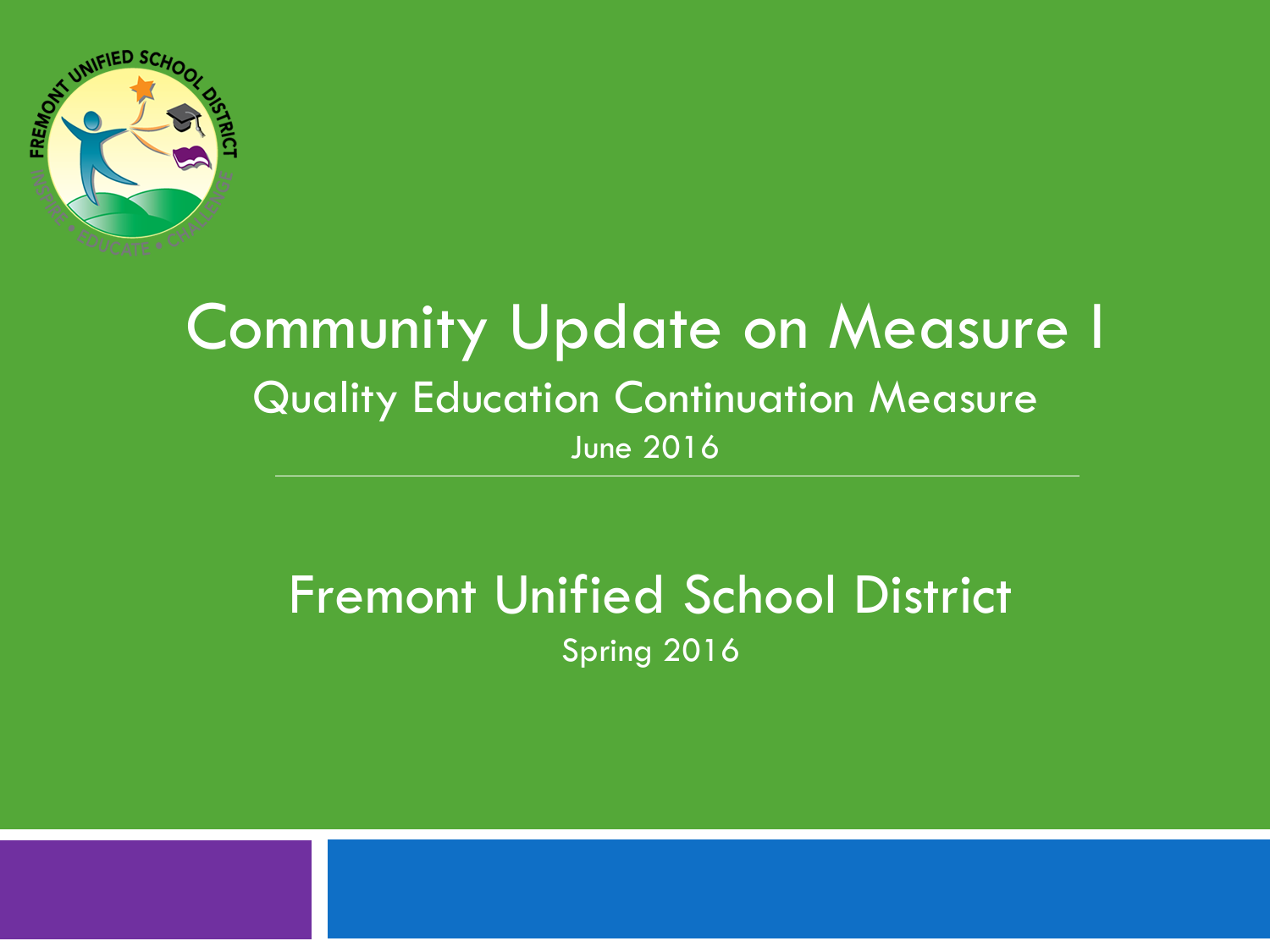# **What is Measure I?**

- $\Box$  Existing voter approved funding that helps maintain quality local education is scheduled to expire.
- $\Box$  To address this, on March 9<sup>th</sup> the Fremont Unified School District Board of Education unanimously placed Measure I on the June 2016 ballot.
- □ If enacted, Measure I renews expiring voter approved funding at the rate of \$73 per parcel for nine years, to help maintain quality education in local schools.

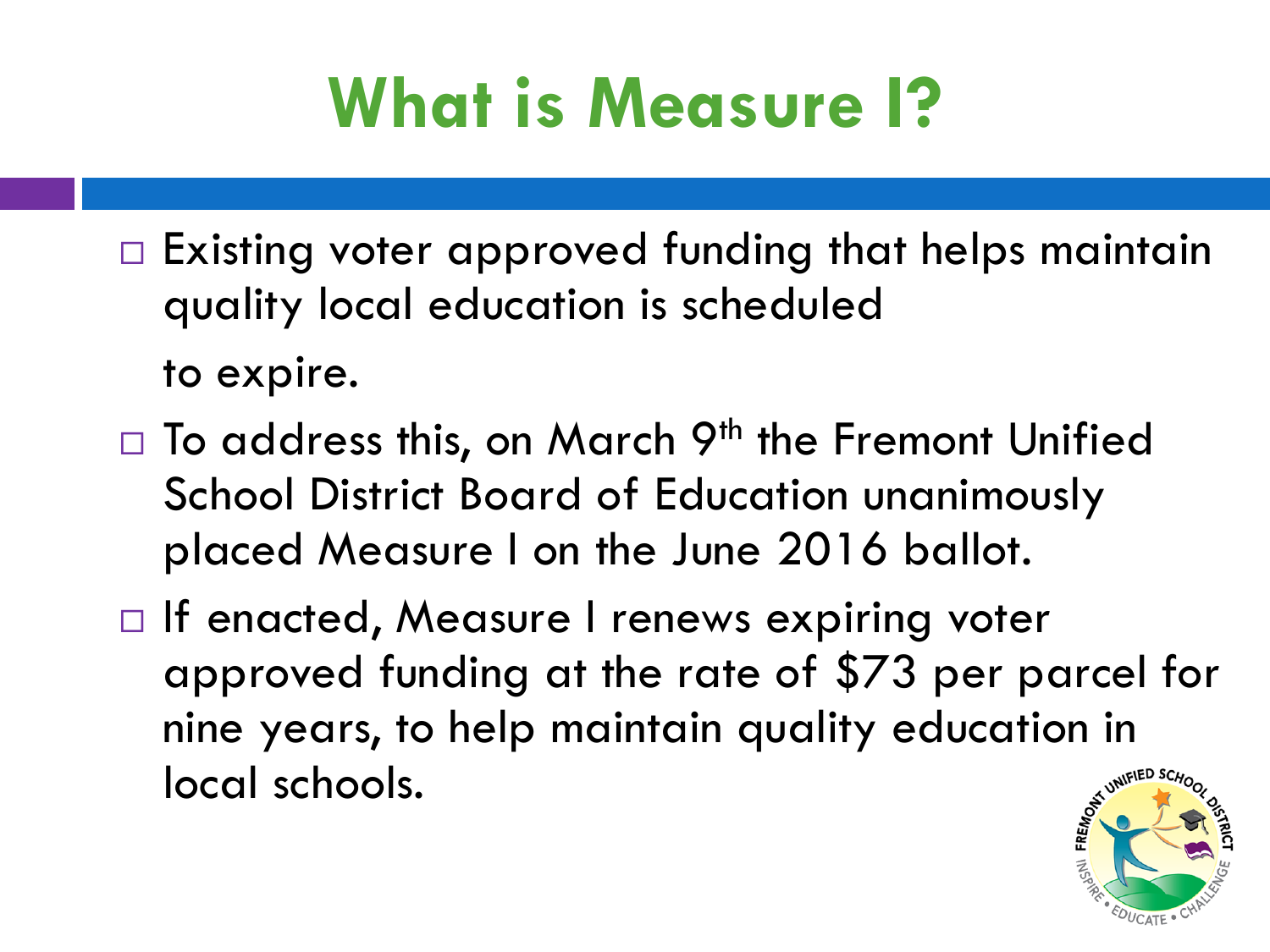### **What's the background on this issue?**

- □ Since 2010, Fremont voters have provided local funding to help maintain quality education in Fremont schools.
- $\Box$  The District's Parcel Tax Oversight Committee, has consistently reported all funds as having been spent properly to benefit all District students.
- No funds have been spent on administrators' salaries or pensions.
- □ If renewed, Measure I continues voter-approved local funding to maintain quality education.

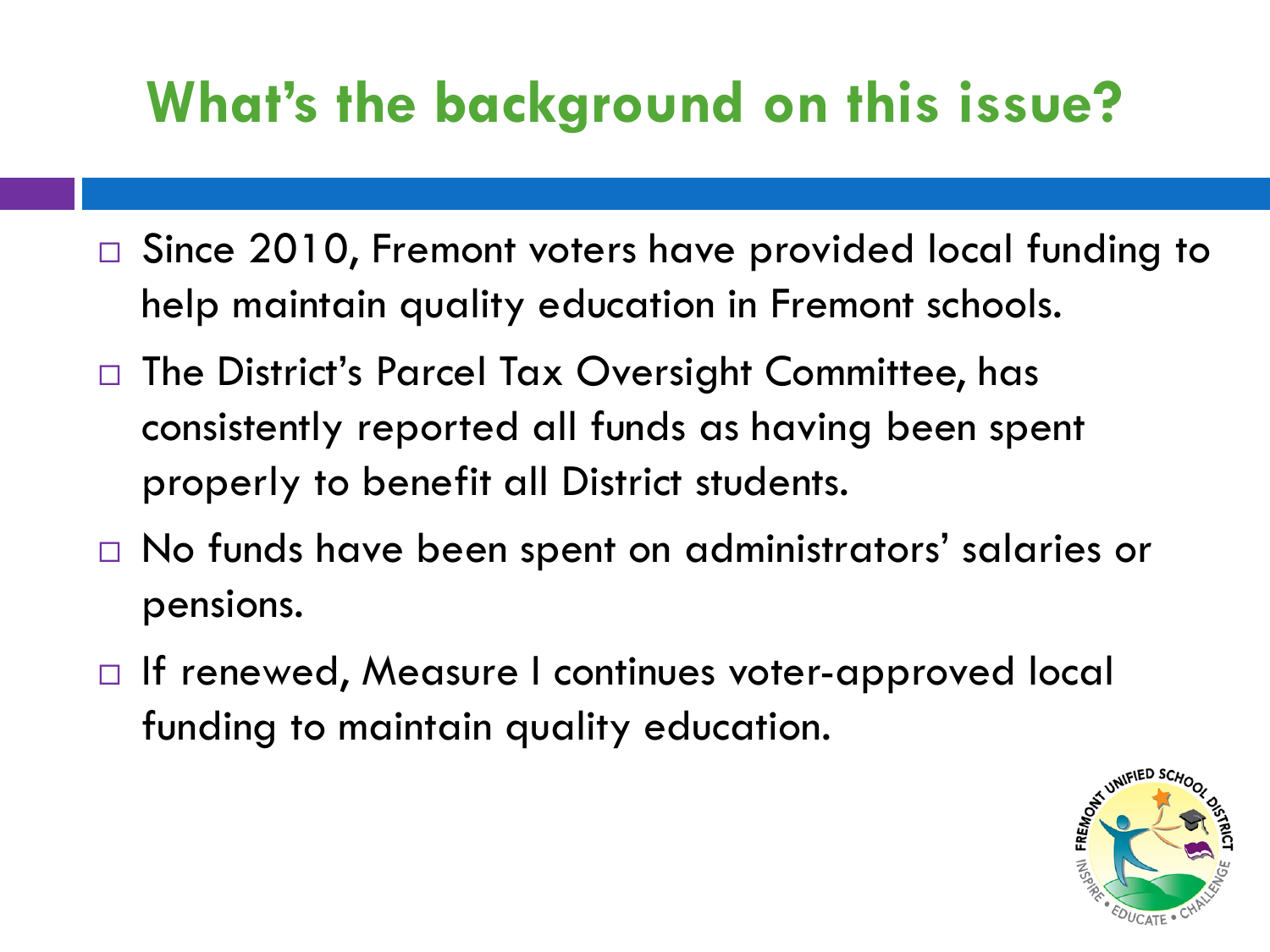# **How does Measure I help maintain quality education in local schools?**

- $\Box$  Providing a solid educational foundation in math, science, reading and writing is a top priority in Fremont schools.
- □ If renewed, funding from Measure I continues to provide funds to maintain small class sizes, student safety, teachers and the math, science reading and writing programs that are at the core of our educational mission.

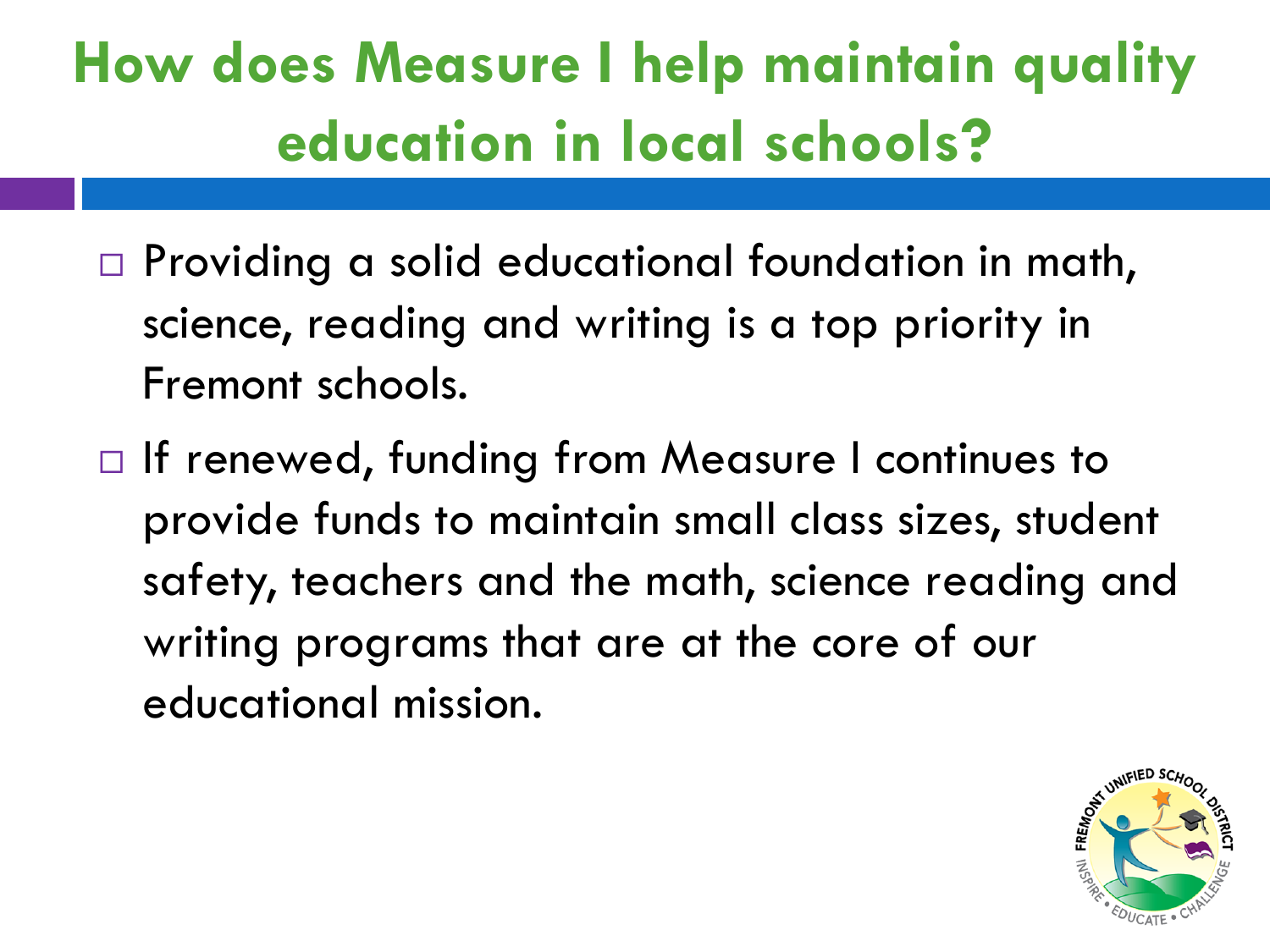**How does Measure I help prepare our students for College and 21st Century jobs?**

- $\Box$  Fremont schools must continue to provide a 21st century education with the right instructional technology.
- $\Box$  If renewed, Measure I extends expiring funding that supports classroom and learning technology as well as retains quality teachers that prepare students for college and the workforce.

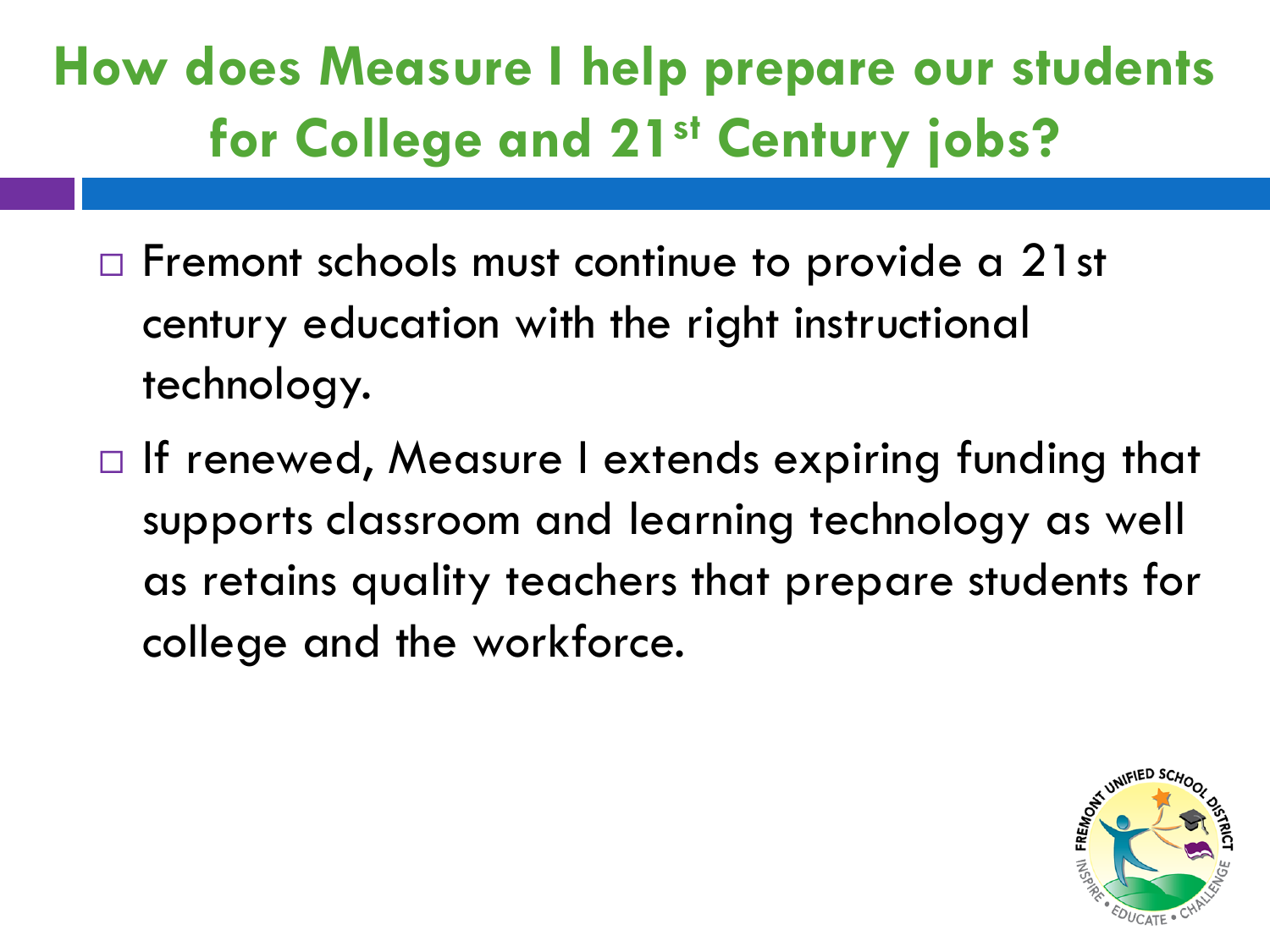#### **What are the priorities Measure I continues to fund?**

If renewed, Measure I provides continued funding to:

- **O** Maintain math and science programs
- **Q** Maintain reading and writing programs
- **Retain quality science teachers for 21st century science** education
- **E** Attract and retain highly qualified teachers
- **Relieve overcrowding in classrooms**
- **E** Keep school libraries open
- **P** Protect student safety and security